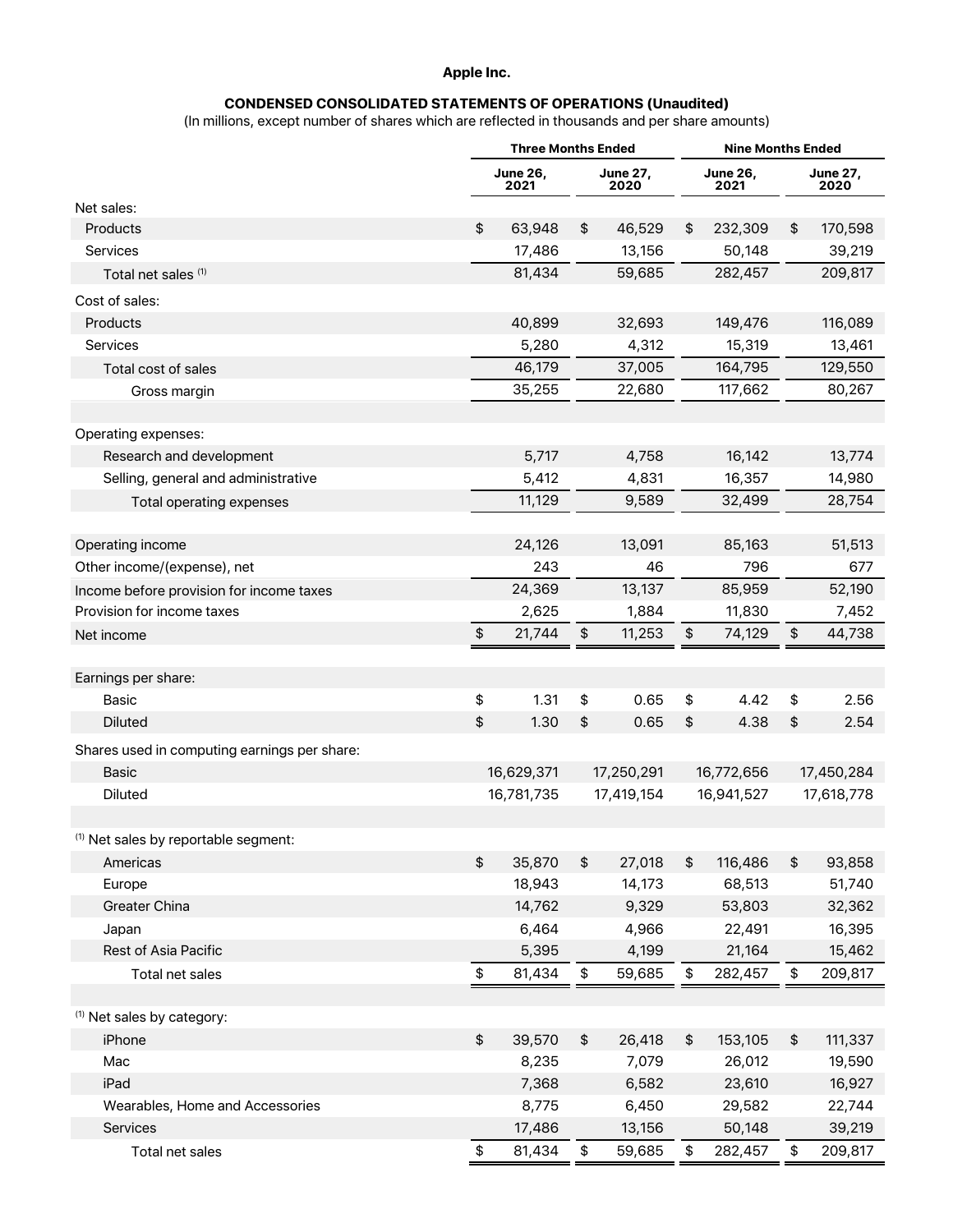## **Apple Inc.**

### **CONDENSED CONSOLIDATED BALANCE SHEETS (Unaudited)**

(In millions, except number of shares which are reflected in thousands and par value)

|                                                                                     |               | <b>June 26,</b><br>2021 | September 26,<br>2020 |
|-------------------------------------------------------------------------------------|---------------|-------------------------|-----------------------|
| <b>ASSETS:</b>                                                                      |               |                         |                       |
| Current assets:                                                                     |               |                         |                       |
| Cash and cash equivalents                                                           | \$            | 34,050                  | \$<br>38,016          |
| Marketable securities                                                               |               | 27,646                  | 52,927                |
| Accounts receivable, net                                                            |               | 17,475                  | 16,120                |
| Inventories                                                                         |               | 5,178                   | 4,061                 |
| Vendor non-trade receivables                                                        |               | 16,433                  | 21,325                |
| Other current assets                                                                |               | 13,641                  | 11,264                |
| <b>Total current assets</b>                                                         |               | 114,423                 | 143,713               |
|                                                                                     |               |                         |                       |
| Non-current assets:                                                                 |               |                         |                       |
| Marketable securities                                                               |               | 131,948                 | 100,887               |
| Property, plant and equipment, net                                                  |               | 38,615                  | 36,766                |
| Other non-current assets                                                            |               | 44,854                  | 42,522                |
| Total non-current assets                                                            |               | 215,417                 | 180,175               |
| <b>Total assets</b>                                                                 | \$            | 329,840                 | \$<br>323,888         |
|                                                                                     |               |                         |                       |
| <b>LIABILITIES AND SHAREHOLDERS' EQUITY:</b>                                        |               |                         |                       |
| <b>Current liabilities:</b>                                                         |               |                         |                       |
| Accounts payable                                                                    | \$            | 40,409                  | \$<br>42,296          |
| Other current liabilities                                                           |               | 43,625                  | 42,684                |
| Deferred revenue                                                                    |               | 7,681                   | 6,643                 |
| Commercial paper                                                                    |               | 8,000                   | 4,996                 |
| Term debt                                                                           |               | 8,039                   | 8,773                 |
| <b>Total current liabilities</b>                                                    |               | 107,754                 | 105,392               |
|                                                                                     |               |                         |                       |
| Non-current liabilities:                                                            |               |                         |                       |
| Term debt                                                                           |               | 105,752                 | 98,667                |
| Other non-current liabilities                                                       |               | 52,054                  | 54,490                |
| Total non-current liabilities                                                       |               | 157,806                 | 153,157               |
| <b>Total liabilities</b>                                                            |               | 265,560                 | 258,549               |
|                                                                                     |               |                         |                       |
| Commitments and contingencies                                                       |               |                         |                       |
| Shareholders' equity:                                                               |               |                         |                       |
| Common stock and additional paid-in capital, \$0.00001 par value: 50,400,000 shares |               |                         |                       |
| authorized; 16,556,942 and 16,976,763 shares issued and outstanding, respectively   |               | 54,989                  | 50,779                |
| Retained earnings                                                                   |               | 9,233                   | 14,966                |
| Accumulated other comprehensive income/(loss)                                       |               | 58                      | (406)                 |
| Total shareholders' equity                                                          |               | 64,280                  | 65,339                |
| Total liabilities and shareholders' equity                                          | $\frac{1}{2}$ | 329,840                 | \$<br>323,888         |